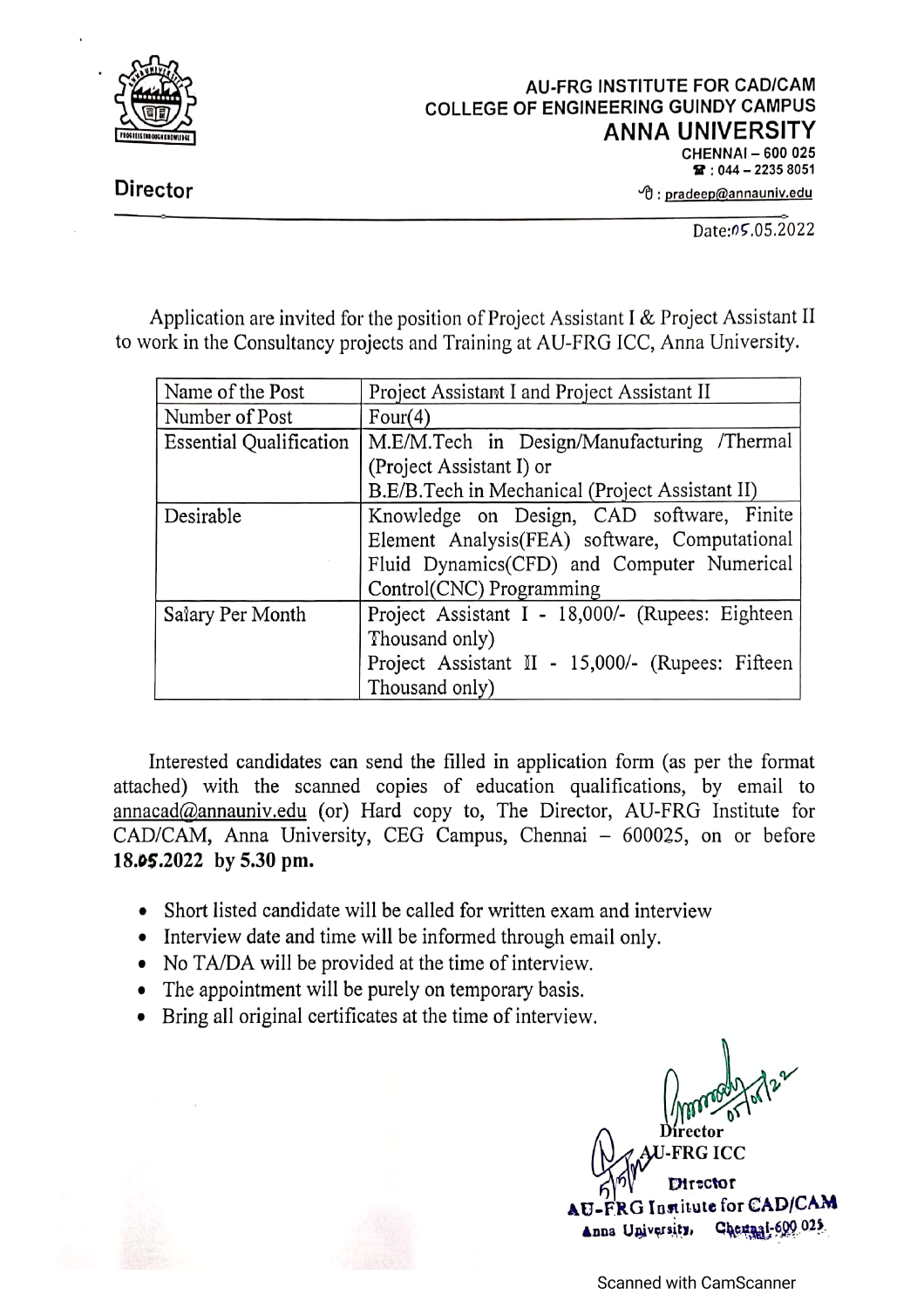## **APPLICATION FOR THE POST OF PROJECT ASSISTANT I AND II**

## **For Office Use only**

| Ref. No.:             |  |
|-----------------------|--|
| Application No.:      |  |
| <b>Received Date:</b> |  |

Affix your recent passport size photo

| 1. Name of the Applicant               |  |
|----------------------------------------|--|
| 2. Current Designation and Affiliation |  |
|                                        |  |
| 3. Name of the Father and Mother       |  |
| 4. Date of Birth                       |  |
| 5. Sex                                 |  |
| 6. Marital Status                      |  |
| 7. Nationality & Religion              |  |
| 8. Community                           |  |
| 9. Address for communication           |  |
|                                        |  |

| 10. Contact Phone Numbers |  |
|---------------------------|--|
|                           |  |

11. Email Address :